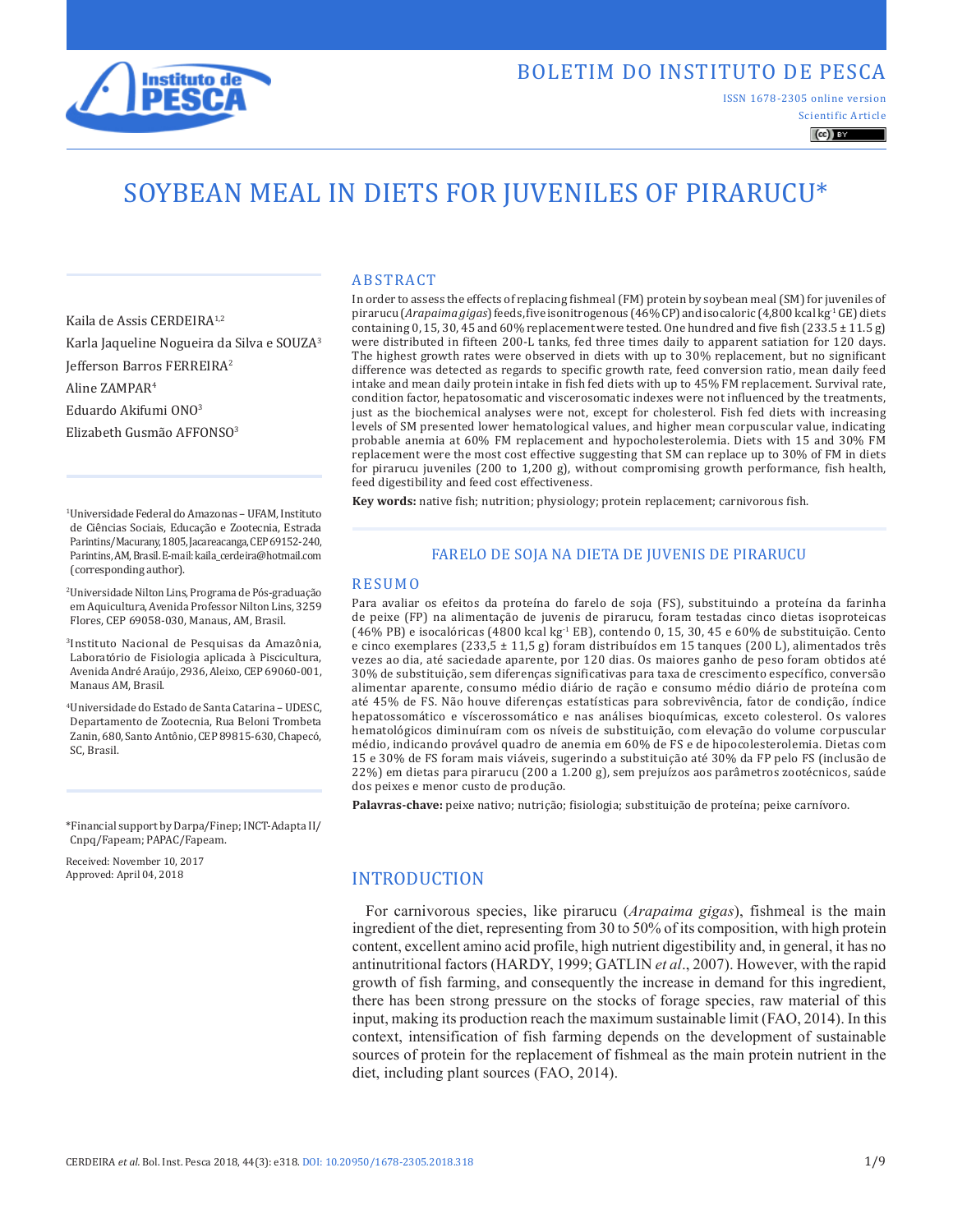From all sources of plant proteins, soybean meal is considered the most complete in its amino acid composition, in addition to its high availability and low cost (PEISKER, 2001). However, the nutritional value of soybean is limited by the presence of antinutritional factors such as protease inhibitors (trypsin and chymotrypsin), hemagglutinins (lectins), phenolic compounds (tannins), which affect the digestion and physiology of animals (STECH *et al*., 2010). According to the literature, the heating of soybean at 121 °C for 20 minutes destroys most of the trypsin inhibitors present, however, it presents some complications such as, large differences in heat stability of hemagglutinating and anti-tryptic activity (ARNDT *et al*., 1999; CSÁKY and FEKETE, 2004).

Despite this, soybean meal has been successfully used in the partial or total replacement of fishmeal for both freshwater and seawater carnivorous species (FREITAS *et al*., 2011; YE *et al*., 2011; LIM *et al*., 2011; YANG *et al*., 2011; KADER *et al*., 2012; SILVA-CARRILLO *et al*., 2012; KOKOU *et al*., 2012; SILVA, 2013; AZARM and LEE, 2014).

The pirarucu has been farmed due to its biological, zootechnical and economic characteristics (LÜLING, 1964; BARD and IMBIRIBA, 1986; REBAZA *et al*., 2010), nevertheless, in order for commercial production to grow, alternatives are needed to make it viable for it to be farmed, such as the use of inputs that might reduce food costs.

In recent work with juveniles of pirarucu (25 to 200 g), SILVA (2013) replaced fishmeal with soybean meal, up to 30%, and did not observe significant changes in the zootechnical performance and physiology of fish. However, other results in the literature demonstrate that it is possible to increase the percentage of replacement of vegetal protein sources with the improvement in the quality of the diet for carnivorous fish, such as the inclusion of synthetic amino acids and feed extrusion, in an attempt to reduce the effects of antinutritional factors. In this regard, the objective of this paper was to evaluate the replacement of fishmeal protein with soybean meal protein in the diet of juveniles of pirarucu, determining the coefficient of apparent digestibility of the diets, productive performance, metabolic profile and economic viability of the feeds.

## METHODS

## Acquisition, acclimatization and fish farming system

A total of 200 fish  $(\pm 3.5 \text{ g})$  were obtained from Saint Antônio's Farm, located at Estrada de Balbina, municipality of Presidente Figueiredo, AM, Brazil. They were transported in plastic bags with water and oxygen to the Laboratory of Physiology Applied to Fish Farming - LAFAP in the National Institute for Research in the Amazon (INPA), Manaus - AM. They were conditioned in PVC tanks with capacity for 2000 L. These had aeration and a continuous flow system, with food conditioning based on artemia nauplii, gradually replacing the dry food (commercial feed with 55% CP) for 13 days. During the growth period, up until reaching a weight of approximately 200 g, the fish were fed with a feed containing 55% crude protein (CP) from four to six times a day

until apparent satiation and, as a prophylactic against pathogens, they were often exposed to salt baths  $(5 \text{ g } L^{-1}$  for one hour).

For the experiment, the fish were conditioned in 15 conical tanks of glass fiber of 200 L. The water supply came from an artesian well with constant renovation and aeration. During the experimental period, water quality presented the mean values of  $6.0 \pm 0.3$  mg L<sup>-1</sup> of dissolved oxygen;  $28.3 \pm 0.4$  °C temperature;  $4.6 \pm 0.4$  pH;  $0.7 \pm 0.3$  mg L<sup>-1</sup> of total ammonia;  $0.003 \pm 0.001$  mg L<sup>-1</sup> of nitrite. All of them remained constant and within acceptable limits for Amazonian fish (KUBITZA, 2003).

#### Experimental diets

The isonitrogenous and isoenergetic experimental diets were prepared in individual batches to contain five replacement levels of fishmeal protein with soybean meal protein (0, 15, 30, 45 and 60%), in relation to energy: protein ratio of 10 kcal  $g^{-1}$ , according to ONO *et al.* (2008) and 0.5% chromium oxide  $(\text{Cr}_2\text{O}_3)$  was used as an inert tracer for digestibility analysis, via indirect (NG and WILSON, 1997). The protein sources of animal and vegetable origin, selected to make up the feeds, were purchased in the local market, with the salmon fish meal imported by a national company. The other ingredients were obtained both locally and from other states. The bromatological composition of the ingredients is shown in Table 1 and the feed formulation described in Table 2.

For the manufacture of different feeds, the ingredients were finely milled, sieved, weighed, blended, extruded (10 mm) and oven dried at 55 °C for 24 hours. After that, the soybean oil was heated and sprinkled with a pressurized pump over the feeds, then packed and stored in a freezer.

## Experimental design

The juveniles of pirarucu were fed diets containing different levels of fishmeal replacement with soybean meal (0, 15, 30, 45 and 60%) for a period of 120 days in a completely randomized design, with five treatments and three replicates. Seven fish were used in each experimental unit, with a mean initial weight of  $233.5 \pm 11.5$  g, fed three times a day (08:00, 12:00 and 16:00), until apparent satiety.

#### Feed digestibility

In order to determine feed digestibility, feces were collected between the  $30<sup>th</sup>$  and the  $60<sup>th</sup>$  day of experiment following the method described by CHO (1990) and modified by

**Table 1.** Proximal composition  $\frac{0}{0}$  of dry matter (DM), crude protein (CP), ethereal extract (EE), nitrogen-free extract (NFE) and ashes (CZ) of the ingredients.

| Ingredients      | DМ   | CP   | EE | NFE  | CZ.  |
|------------------|------|------|----|------|------|
| Fishmeal         | 913  | 704  | 99 | 22   | 17.5 |
| Soybean meal     | 88.8 | 52.8 | 18 | 38.3 | 71   |
| Wheat flour      | 871  | 131  | 12 | 851  | 0.6  |
| Corn gluten meal | 917  | 718  | 16 | 24.7 | 19   |
| Blood meal       | 88.7 | 977  | 05 | ()   | 17   |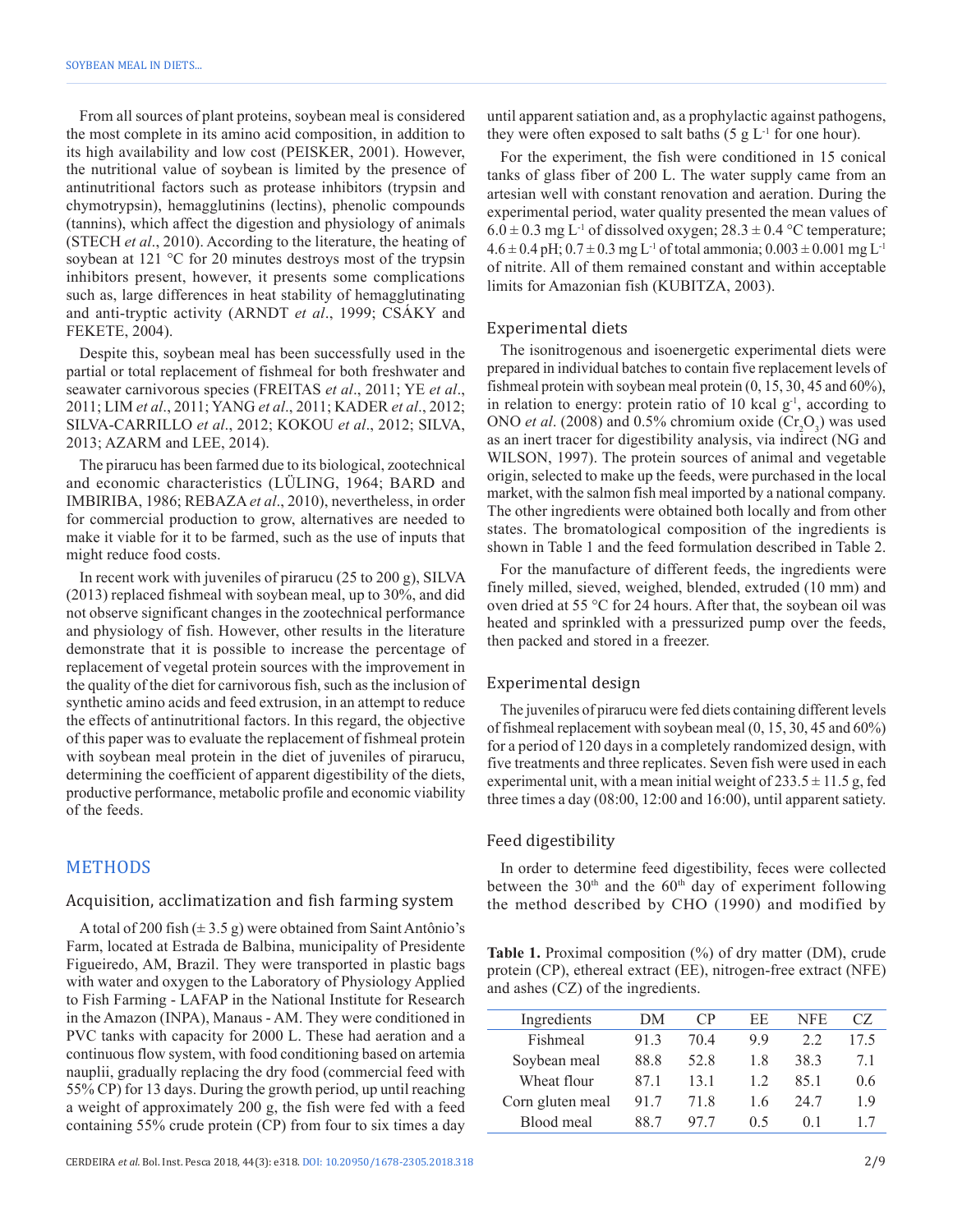|                                            |                  |                      | Protein Replacement Levels,% |         |         |
|--------------------------------------------|------------------|----------------------|------------------------------|---------|---------|
| Ingredients %                              | $\boldsymbol{0}$ | 15                   | 30                           | 45      | 60      |
| Fishmeal                                   | 52.0             | 44.0                 | 36.0                         | 28.5    | 21.0    |
| Soybean meal                               | 0.0              | 11.0                 | 22.0                         | 33.0    | 44.0    |
| Wheat flour                                | 28.8             | 24.6                 | 20.1                         | 15.3    | 11.1    |
| Corn gluten meal                           | 4.0              | 4.5                  | 4.9                          | 5.2     | 5.2     |
| Blood meal                                 | 5.5              | 5.5                  | 5.5                          | 5.5     | 5.5     |
| Soybean oil                                | 8.2              | 8.7                  | 9.7                          | 10.6    | 11.2    |
| Vitamin-mineral premix <sup>1</sup>        | 1.0              | 1.0                  | 1.0                          | 1.0     | 1.0     |
| DL-Methionine                              | 0.0              | 0.1                  | 0.2                          | 0.2     | 0.3     |
| L-Lysine                                   | 0.0              | 0.1                  | 0.1                          | 0.2     | 0.2     |
| Chromium oxide                             | 0.5              | 0.5                  | 0.5                          | 0.5     | 0.5     |
|                                            |                  | Proximal Composition |                              |         |         |
| Humidity (% HUM)                           | 3.6              | 3.7                  | 3.4                          | 3.2     | 3.1     |
| Crude protein (% CP)                       | 46.9             | 47.2                 | 46.6                         | 46.4    | 46.8    |
| Ethereal extract (% EE)                    | 8.9              | 10.0                 | 10.3                         | 12.0    | 11.0    |
| Crude fiber (% CF)                         | 3.1              | 3.9                  | 4.3                          | 3.6     | 5.0     |
| Ashes $(\%$ CZ)                            | 10.6             | 10.0                 | 9.3                          | 8.9     | 8.2     |
| Nitrogen free extract (% NFE)              | 30.0             | 29.1                 | 30.4                         | 29.5    | 30.9    |
| Gross energy (kcal GE)                     | 4,718.3          | 4,802.1              | 4,850.0                      | 4,962.2 | 4,947.9 |
| Lysine $(\frac{6}{6})^2$                   | 3.5              | 3.6                  | 3.6                          | 3.6     | 3.6     |
| Methionine $(\frac{6}{6})^2$               | 1.3              | 1.4                  | 1.4                          | 1.4     | 1.4     |
| Starch $(\frac{9}{6})^2$                   | 22.7             | 20.9                 | 18.9                         | 16.6    | 14.8    |
| Calcium $(\%$ Ca) <sup>2</sup>             | 2.0              | 1.7                  | 1.4                          | 1.2     | 1.0     |
| Phosphorus $({\% P})^2$                    | 1.4              | 1.3                  | 1.1                          | 1.0     | 1.0     |
| $GE$ :CP (kcal $g^{-1}$ )                  | 10.0             | 10.2                 | 10.4                         | 10.7    | 10.6    |
| $RS$ kg <sup>-1</sup> of feed <sup>3</sup> | 4.32             | 3.96                 | 3.61                         | 3.28    | 2.94    |

**Table 2.** Ingredients and proximal composition of experimental feeds with different levels of replacement of fishmeal protein with soybean meal protein in the diet of juveniles of pirarucu.

1 Premix Nutron, Enrichment with microminerals and vitamins in mg kg-1; manganese (26); zinc (140); iron (100); copper (14); cobalt (0,2); iodine (0,6); selenium (0,6), Vitamin A (10,000 IU); Vitamin D3 (4,000 IU); Vitamin E (100); Vitamin K (5); Vitamin B1 (25); Vitamin B2 (25); Vitamin B6 (25); Vitamin B12 (30); niacin (100); folic acid (5); pantothenic acid (50); biotin (0.8); choline (2,000); inositol (50); Vitamin C (350); <sup>2</sup>Calculated according to NRC (1993) and ROSTAGNO *et al.* (2011); <sup>3</sup>Fishmeal: R\$ 7,000.00 t<sup>-1</sup>; soybean meal: R\$ 1,590.00 t<sup>-1</sup>; wheat flour: R\$ 490.00 t<sup>-1</sup>; corn gluten meal: R\$ 2,400.00 t<sup>-1</sup>; blood meal: R\$ 1,760.00 t<sup>-1</sup>; soybean oil: R\$ 2,000.00 t<sup>-1</sup>; premix: R\$ 18,150.00 t<sup>1</sup>; DL-methionine: R\$ 24,720.00 t<sup>1</sup>; L-lysine: R\$ 7,430.00 t<sup>1</sup>; (Prices obtained in the local market: March 31, 2016).

CANTELMO *et al*. (1999). Feces were freeze dried and stored for proximal composition analysis.

# Analyses methods

Samples of the ingredients and experimental feeds were analyzed for proximal composition, following the AOAC (2000) guidelines (Table 2). The gross energy of the ingredients was estimated based on energy values obtained from NRC (1993), where proteins, ethereal extract and carbohydrates presented values of 5.6; 9.4, and 4.1 kcal  $g^{-1}$ , respectively.

The concentration of Chromium Oxide was determined by digestion with nitric and perchloric acids and read using a spectrophotometer (FURUKAWA and TSUKAHARA, 1966). The apparent digestibility coefficient (ADC) was calculated according to HOULIHAN *et al.* (2001): ADC = 100 –100 x ((%Cr<sub>2</sub>O<sub>3</sub> in feed/% $Cr_2O_3$  in feces) x (%nutrient in the feces/%nutrient in feed)).

To evaluate the growth in weight and length of juveniles of pirarucu, an analysis was performed at the beginning and another one at the end of the experiment. The following zootechnical indexes were analyzed: weight gain (WG = final mean weight (g) - initial mean weight (g) of the fish), apparent feed conversion  $(AFC = amount of feed offered (g)/weight gain (g)), specific growth$ rate (SGR =  $100 x$  (natural logarithm of final weight (g) - natural logarithm of initial weight (g))/experiment length (days)), mean daily feed intake (MDFI = feed amount  $(g)/number$  of fish/time (days)), mean daily protein intake (MDPI =  $100 \times (MDFI/gross protein content)$ ), condition factor (CF = final weight (g)/final length<sup>3</sup> (cm) x 100), survival  $(S = 100 \times (final number of fish/initial number of fish)).$ 

At the end of the experiment, three fish per experimental unit were anesthetized with eugenol (20 mg L-1) (INOUE *et al*., 2011),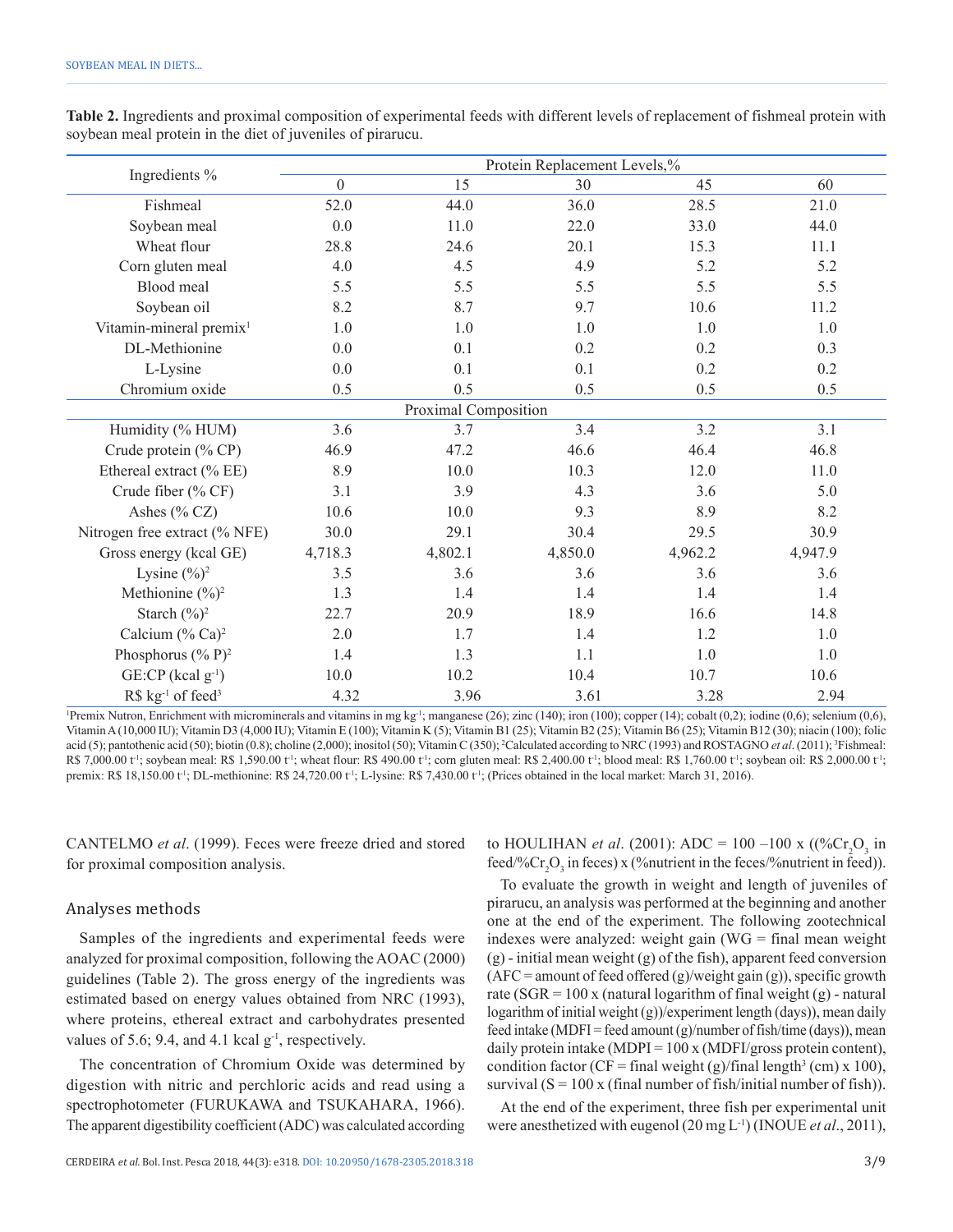euthanized by concussion according to the recommendations of AVMA (2007) and subsequently submitted to collection and weighing of the liver and visceral fat for calculations, regarding the hepato-somatic indexes (HSI,%=liver weight/fish body weight x 100) and visceral-somatic fat index (VSFI,%= visceral fat weight/ fish body weight x 100).

At the end of the experiment, blood samples from five fish per experimental unit were collected. Blood was obtained by caudal vein puncture using 3 ml syringes and 18 Gx 11/2" needles with EDTA (10%), stored in a 2ml microtube, and kept under refrigeration (17 °C). The hemoglobin concentration ([Hb]) was determined by the cyanometahemoglobin method; hematocrit (Ht), by the microhematocrit method; number of erythrocytes (RBC) in a Neubauer chamber, after dilution in citrate formaldehyde modified by OLIVEIRA-JUNIOR *et al*. (2009). With the results of these parameters, the hematimetric indexes of Wintrobe were calculated: Mean Corpuscular Volume (MCV=Ht x 10/RBC); Mean Corpuscular Hemoglobin (MCH= [Hb] x 10/RBC) and Mean Corpuscular Hemoglobin Concentration (MCHC =  $[Hb]$  x 100 / Ht). After blood centrifugation, the plasma was used to determine the glucose, cholesterol and triglycerides by means of the colorimetric enzymatic method with a lipid clearing factor (C=LCF); total proteins by the biuret reaction method; albumin by the bromocresol green reaction (BCG) and; bilirubin by the Sims-Horn method, all of them using commercial kits.

#### Economic viability among feeds tested

To evaluate the economic viability of experimental feeds, the average cost of diets per kilogram of live weight gain was determined according to BELLAVER*et al*. (1985), from Yi= Qi x Pi/Gi, where: Yi=average cost of feed per kg gained in the ith treatment; Qi=the average amount of feed consumed in the ith treatment; Pi=average price per kilogram of the feed used in the ith treatment; Gi=mean weight gain of the ith treatment.

## Statistical analysis

Before the beginning of the experiments, the biometric results of the fish groups were submitted to the Cochran test to guarantee the homoscedasticity of the experiment. The results of the variables analyzed were expressed by mean and standard deviation and submitted to the simple variance analysis ( $p \le 0.05$ ). When there were significant differences among the treatments, the averages were compared by means of the Tukey test at the 5% significance level. In order to determine the optimum replacement level, Principal Component Analysis (PCA) was used, followed by the Tukey test and linear regression of the two main components. The SAS program, version 9.2 was used.

## **RESULTS**

## Feed digestibility

The values of the apparent digestibility coefficients (ADC) of the nutrients and the energy of the experimental diets, containing increasing levels of replacement of fishmeal protein with soybean meal protein in the diet of juveniles of pirarucu, presented significant differences (p<0.05) among treatments (Table 3).

The ADCs of dry matter (DM) and gross energy (GE) were not statistically different for the 0, 15 and 30% replacement treatments, whereas ethereal extract (EE) and crude protein (CP) values remained constant with replacements that varied from 0 to 45%. There was a significant decrease in the ADC of the nitrogen-free extract (NFE) with the increase of soybean meal levels in the diet. The mean values of the ADCs of the nutrients and the energy of the fish fed with the highest level of replacement (60%) were lower when compared to the other treatments.

## Growth performance

The results did not show statistical differences for GP up to 30% of replacement; for specific growth rate (SGR), apparent feed conversion (AFC), mean daily feed intake (MDFI) and mean daily protein intake (MDPI) up to 45%, however, the 60% diet presented the worst performance results, although the survival rate was not significantly different in relation to the other treatments, according to Table 4. There were no changes in the in ther condition factor (CF), hepatosomatic index (HSI) and visceral-somatic fat index (VSFI), according to Table 5.

#### Blood parameters

Different levels of soybean meal decreased the hematocrit (Ht), hemoglobin concentration (Hb) and red cell count (RCC) values whereas they increased the mean corpuscular volume (MCV), indicating anemia when there was a 60% replacement (Table 6). Among the biochemical parameters evaluated (glucose, triglycerides,

**Table 3.** Mean  $\pm$  standard deviation of apparent digestibility coefficient (%) of dry matter (DM), ethereal extract (EE), crude protein (CP), nitrogen-free extract (NFE) and gross energy (GE) of pirarucu juveniles (*Arapaima gigas*) fed with different levels of replacement of fishmeal with soybean meal (0, 15, 30, 45 and 60%). N=3.

| Diet $(\% )$ | DМ                           | ЕE                           | CP                           | <b>NFE</b>                  | GЕ                           |
|--------------|------------------------------|------------------------------|------------------------------|-----------------------------|------------------------------|
|              | 91.8 $\pm$ 0.1 <sup>a</sup>  | 98.5 $\pm$ 0.3 <sup>a</sup>  | 94.3 $\pm$ 0.6 <sup>ab</sup> | 90.5 $\pm$ 1.2 <sup>a</sup> | 94.1 $\pm$ 0.6 <sup>a</sup>  |
| 15           | 90 $3\pm 0.3^{\circ}$        | 98.0 $\pm$ 0.3 <sup>ab</sup> | 94 4 $\pm$ 0 4 <sup>ab</sup> | $82.6 \pm 3.0^b$            | 92.2 $\pm$ 0.7 <sup>ab</sup> |
| 30           | 89 2 $\pm$ 0 4 <sup>ab</sup> | 98 $0\pm 0.4$ <sup>ab</sup>  | 94 9 $\pm$ 0 2 <sup>a</sup>  | $807\pm0.9b$                | 91 9 $\pm$ 0 4 <sup>ab</sup> |
| 45           | $87.0 \pm 1.3^{\circ}$       | 98.6 $\pm$ 0.1 <sup>a</sup>  | 94.3 $\pm$ 0.6 <sup>ab</sup> | $73.6 \pm 2.6$              | 90.3 $\pm$ 1.0 <sup>b</sup>  |
| 60           | $84.2 \pm 1.7$ °             | $97.2 \pm 0.7$ <sup>b</sup>  | $92.3 \pm 1.5^{\circ}$       | $69.5 \pm 2.5$ °            | $87.5 \pm 1.5$ °             |
| P value      | 0.0001                       | 0.0113                       | 0.0215                       | 0.0001                      | 0.0001                       |

Means followed by different letters, in the same column, differ significantly by the Tukey test ( $p$ <0.05).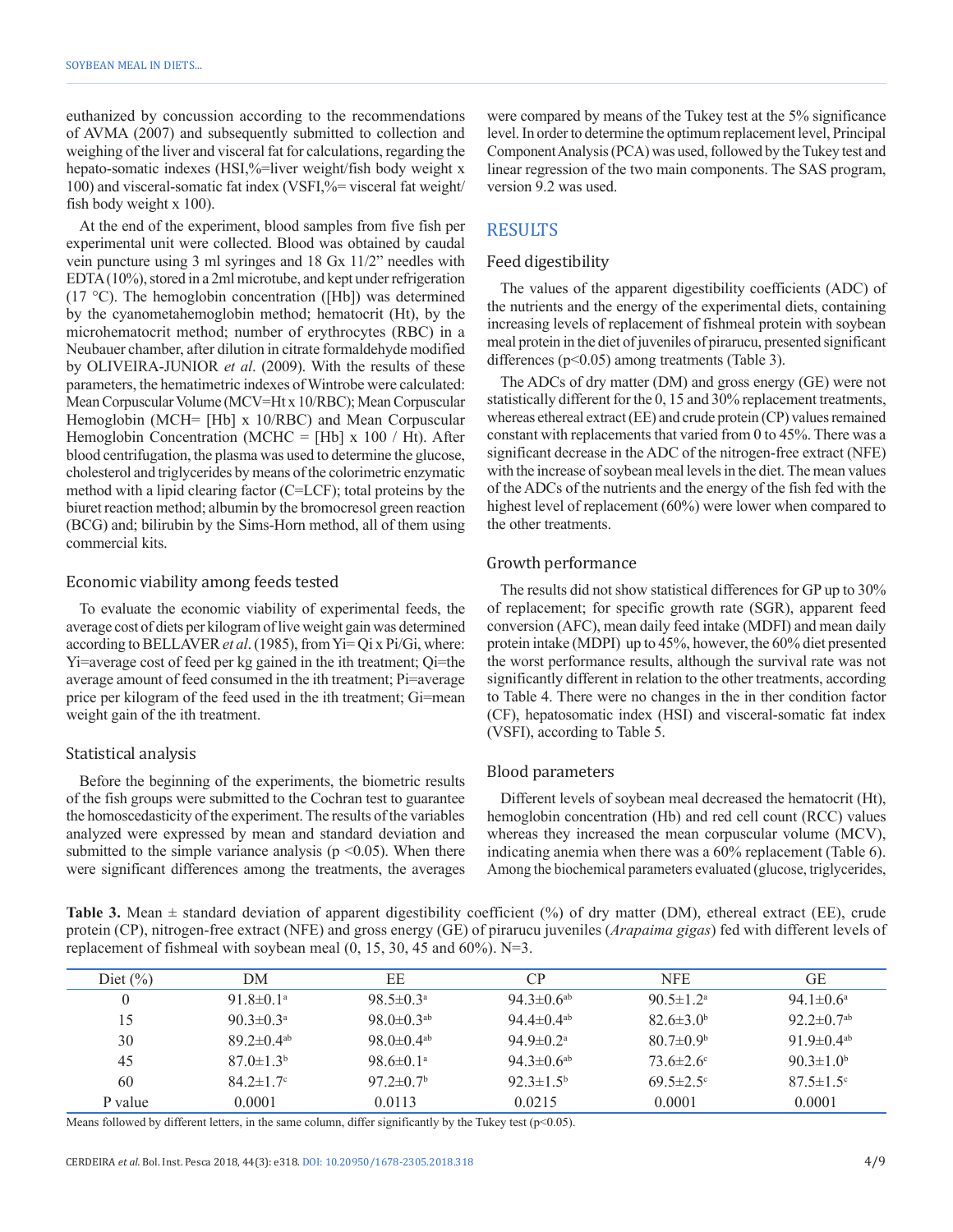| Replacement Levels $(\% )$<br>Indexes |                                 |                                   |                                 |                                 | P                          |        |
|---------------------------------------|---------------------------------|-----------------------------------|---------------------------------|---------------------------------|----------------------------|--------|
|                                       |                                 | 15                                | 30                              | 45                              | 60                         | value  |
| IW(g)                                 | $220.7 \pm 4.9$                 | $241.6 \pm 9.9$                   | $233.3 \pm 12.6$                | $233.6 \pm 15.2$                | $238.3 \pm 5.5$            | 0.2161 |
| FW(g)                                 | $1,204.7 \pm 52.5^{\mathrm{a}}$ | $1,117.1 \pm 113.4$ <sup>ab</sup> | $985.3 \pm 46.5$ <sup>abc</sup> | $904.8 \pm 139.3$ <sup>bc</sup> | $703.7 \pm 141.6$ °        | 0.0017 |
| WG(g)                                 | $984.0 \pm 54.2^{\circ}$        | $875.5 \pm 122.6^{ab}$            | $751.9 \pm 37.5^{ab}$           | $671.2 \pm 125.7$ <sup>bc</sup> | $465.5 \pm 138.0$ °        | 0.0011 |
| SGR $(\%)$                            | $5.87 \pm 0.0^{\circ}$          | $5.8 \pm 0.1^{\circ}$             | $5.7 \pm 0.0^{\circ}$           | 5.6 $\pm$ 0.1 <sup>ab</sup>     | $5.4 \pm 0.2^b$            | 0.0024 |
| <b>AFC</b>                            | $1.0 \pm 0.0^a$                 | $1.0 \pm 0.1^{\circ}$             | $1.1\pm 0.1$ <sup>ab</sup>      | $1.1 \pm 0.2^a$                 | $1.5 \pm 0.3^b$            | 0.0115 |
| MDFI(g)                               | $7.9 \pm 0.5^{\text{a}}$        | $6.5 \pm 1.2^{ab}$                | $7.00 \pm 0.6$ <sup>ab</sup>    | $5.9 \pm 0.6$ <sup>ab</sup>     | $4.8 \pm 1.4^b$            | 0.0222 |
| MDPI $(g)$                            | $3.7 \pm 0.3^{\text{a}}$        | $3.0\pm 0.6$ <sup>ab</sup>        | $3.2 \pm 0.3$ <sup>ab</sup>     | $2.8 \pm 0.3$ <sup>ab</sup>     | $2.2 \pm 0.7$ <sup>b</sup> | 0.0242 |
| S(%)                                  | $95.3 \pm 8.2$                  | $90.5 \pm 8.2$                    | $100.0 \pm 0.0$                 | $100 \pm 0.0$                   | $85.7 \pm 14.3$            | 0.2263 |

**Table 4.** Mean ± standard deviation of initial weight (IW), final weight (FW), weight gain (WG), specific growth rate (SGR), apparent feed conversion (AFC), mean daily feed intake (MDFI), mean daily protein intake (MDPI), and survival (S) of pirarucu juveniles (*Arapaima gigas*) fed with different levels of fishmeal partially replaced with soybean meal (0, 15, 30, 45and 60%). N=21.

Means followed by different letters on the same line differ significantly by the Tukey test ( $p<0.05$ ).

**Table 5.** Mean ± standard deviation of the condition factor (CF), hepatosomatic index (HSI) and visceral-somatic fat index (VSFI) of pirarucu juveniles (*Arapaima gigas*) fed with different levels of replacement of fishmeal with soybean meal (0, 15, 30, 45 and 60%). N=9.

|              | Replacement Levels $(\% )$ |               |               |               |               |         |
|--------------|----------------------------|---------------|---------------|---------------|---------------|---------|
| Indexes      |                            |               | 30            | 45            | 60            | P value |
| CF.          | $0.6 \pm 0.0$              | $0.6 \pm 0.1$ | $0.6 \pm 0.0$ | $0.6 \pm 0.0$ | $0.7 \pm 0.0$ | 0.1077  |
| $HSI$ $(\%)$ | $-2\pm 0.4$                | $1.5 \pm 0.4$ | $4\pm 0.4$    | $2\pm 0.3$    | $1.2 \pm 0.3$ | 0.1989  |
| VSFI $(\% )$ | $1.3 \pm 0.4$              | $1.3 \pm 0.6$ | $3\pm0.3$     | $4\pm 0.4$    | $1.0\pm 0.5$  | 0.2796  |

Means followed by different letters, on the same line, differ significantly by the Tukey test ( $p<0.05$ ).

**Table 6.** Mean ± standard deviation of hemoglobin concentration (Hb), hematocrit (Ht), number of erythrocytes (RBC), mean corpuscular volume (MCV), mean corpuscular hemoglobin (MCH) and mean corpuscular hemoglobin concentration (MCHC) of pirarucu juveniles (*Arapaima gigas*) fed with different levels of replacement of fishmeal with soybean meal (0, 15, 30, 45 and 60%). N=15.

| <b>Diets</b> | Hematologic parameters |                             |                                    |                                |                              |                  |
|--------------|------------------------|-----------------------------|------------------------------------|--------------------------------|------------------------------|------------------|
| $(\%)$       | Ht                     | [Hb]                        | <b>RBC</b>                         | <b>MCV</b>                     | <b>MCH</b>                   | <b>MCHC</b>      |
|              | $\frac{1}{2}$          | $(g dL^{-1})$               | $(x106$ cl $\mu$ L <sup>-1</sup> ) | f(L)                           | (pg)                         | $(g \, dL^{-1})$ |
|              | $35.2 \pm 1.7$         | $7.9 \pm 0.3^{\circ}$       | $1.7 \pm 0.2^{ab}$                 | $203.0 \pm 23.9$ <sup>ab</sup> | $44.7 \pm 4.7$ <sup>ab</sup> | $22.6 \pm 0.7$   |
| 15           | $33.2 \pm 1.9$         | $7.4 \pm 0.4^{\text{ab}}$   | $2.1 \pm 0.1^{\circ}$              | $158.7 \pm 11.4^b$             | $35.6 \pm 3.9^b$             | $22.3 \pm 0.1$   |
| 30           | $32.9 \pm 0.2$         | $7.8 \pm 0.2^{ab}$          | $1.8 \pm 0.1^{ab}$                 | $185.5 \pm 14.9$ <sup>ab</sup> | $42.9 \pm 2.8$ <sup>ab</sup> | $23.8 \pm 0.9$   |
| 45           | $31.4 \pm 1.8$         | $7.0 \pm 0.2$ <sup>ab</sup> | $1.7 \pm 0.1^{ab}$                 | $194.9 \pm 14.0^{ab}$          | $43.2 \pm 3.9^{ab}$          | $22.4 \pm 0.8$   |
| 60           | $31.3 \pm 1.6$         | $6.8 \pm 0.5^{\rm b}$       | $1.5 \pm 0.3^b$                    | $222.0 \pm 28.6^{\circ}$       | $51.3 \pm 7.9^{\circ}$       | $21.9 \pm 0.5$   |
| P value      | 0.0641                 | 0.0135                      | 0.0054                             | 0.0297                         | 0.0399                       | 0.0625           |

Means followed by different letters, in the same column, differ significantly by the Tukey test ( $p<0.05$ ).

**Table 7.** Mean ± standard deviation of biochemical parameters of pirarucu juveniles (*Arapaima gigas*) fed with different levels of fishmeal replaced with soybean meal  $(0, 15, 30, 45, 40, 60\%)$ . N=15.

| Diet                       |                 |                            |                      | <b>Biochemical Parameters</b> |               |                  |
|----------------------------|-----------------|----------------------------|----------------------|-------------------------------|---------------|------------------|
| $\left(\frac{0}{0}\right)$ | Glucose         | Cholesterol                | <b>Triglycerides</b> | Proteins totals               | Albumin       | <b>Bilirubin</b> |
|                            | $(mg dL^{-1})$  | $(mg dL^{-1})$             | $(mg dL^{-1})$       | $(g dL^{-1})$                 | $(g dL^{-1})$ | $(mg dL^{-1})$   |
| $\theta$                   | $78.4 \pm 14.7$ | $114.7 \pm 0.6^{\circ}$    | $56.0 \pm 7.7$       | $2.8 \pm 0.1$                 | $0.9 \pm 0.0$ | $0.7 \pm 0.4$    |
| 15                         | $79.3 \pm 4.3$  | $81.8\pm4.1$ <sup>bc</sup> | $59.4 \pm 6.2$       | $2.8 \pm 0.5$                 | $0.9 \pm 0.1$ | $0.6 \pm 0.2$    |
| 30                         | $86.3 \pm 23.1$ | $105.2 \pm 12.0^{ab}$      | $64.0\pm9.9$         | $2.6 \pm 0.1$                 | $0.8 \pm 0.0$ | $0.4 \pm 0.2$    |
| 45                         | $75.0 \pm 7.8$  | $85.3 \pm 10.0^{bc}$       | $62.2 \pm 4.4$       | $2.8 \pm 0.3$                 | $0.9 \pm 0.1$ | $0.5 \pm 0.2$    |
| 60                         | $58.1 \pm 4.5$  | $68.6 \pm 7.4$ °           | $60.5 \pm 1.6$       | $2.4 \pm 0.5$                 | $0.8 \pm 0.0$ | $0.6 \pm 0.1$    |
| P valor                    | 0.1780          | 0.0007                     | 0.6500               | 0.6480                        | 0.1648        | 0.0962           |

Means followed by different letters, in the same column, differ significantly by the Tukey test ( $p$ <0.05).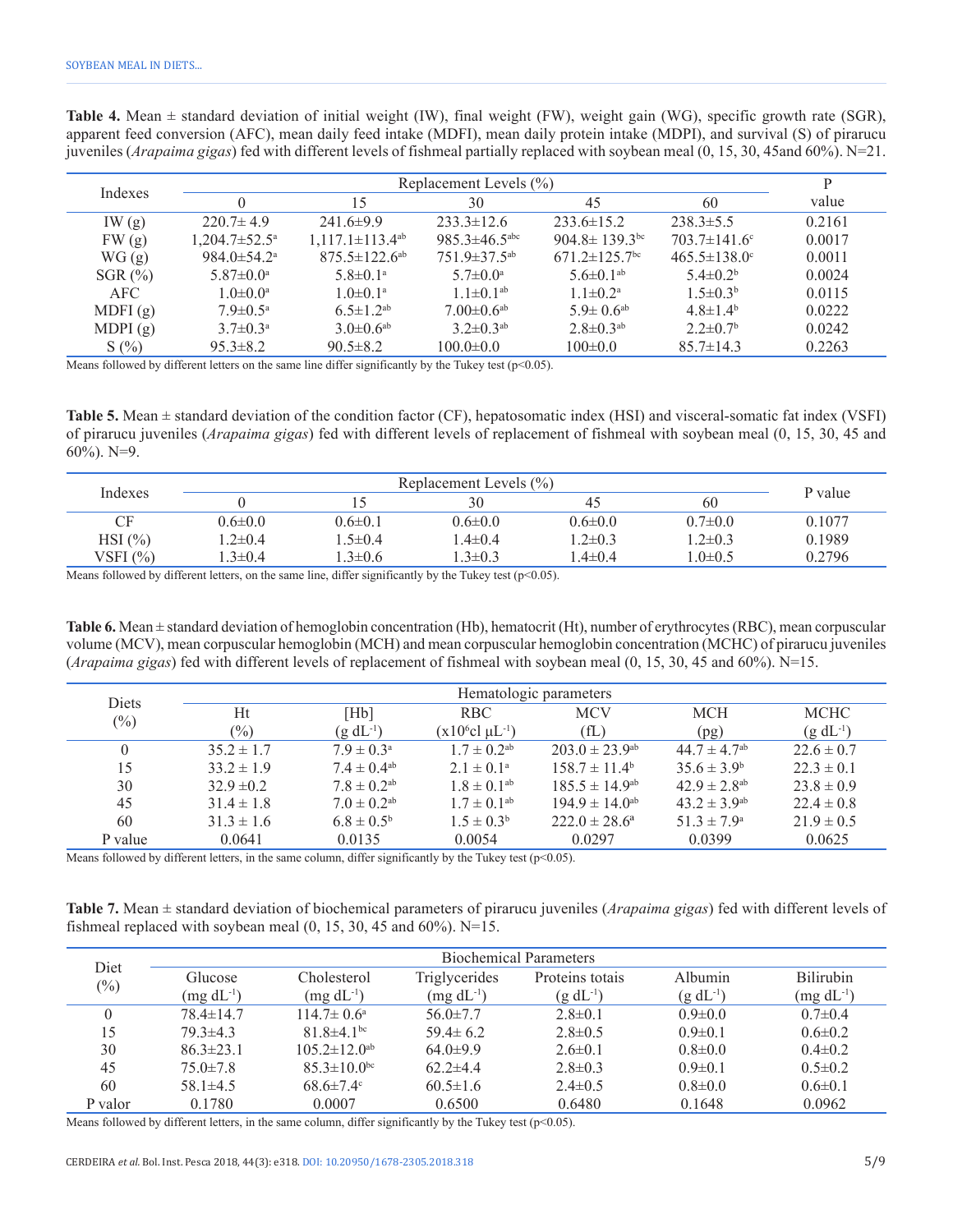total proteins, cholesterol, bilirubin and albumin), Table 7, only cholesterol showed a significant decrease in all diets with soybean meal, with a higher hypocholesterolemia in the 60% replacement.

#### Economic viability among feeds tested

Considering the expenses with the experimental diets in comparison to weight gain (Figure 1), the treatment with 15 and 30% of soybean meal protein reduced the feed cost by 14,4 and 10%, respectively, in relation to the one without any replacement (0%). The results found as regards to the feed price per grams gain (R\$ g gain<sup>-1</sup>) did not differ statistically from each other ( $p > 0.05$ ).

#### Optimum replacement level

The Principal Component Analysis (PCA) of the treatments identified in a single principal component (PCA1), called body performance, in which 99.7% of the covariance was explained,



**Figure 1.** Average feed cost per kg of weight gain of pirarucu juveniles (*Arapaima gigas*) fed with different levels of replacement of fishmeal with soybean meal  $(0, 15, 30, 45, 40, 60\%)$ . Means followed by different lowercase letters, in the bars, differ significantly by the Tukey test ( $p \le 0.05$ ).

**Table 8.** Mean  $\pm$  standard deviation of the single principal component variable (PCA1) of pirarucu juveniles (*Arapaima gigas*) fed with different levels of fishmeal replacement with soybean meal (0, 15, 30, 45 and 60%). N=21.

| PCA <sub>1</sub><br>$1,546.6 \pm 75.4^{\circ}$ |
|------------------------------------------------|
|                                                |
|                                                |
| $1,407.8 \pm 166.9$ <sup>ab</sup>              |
| $1,227.2 \pm 59.0$ <sup>ab</sup>               |
| $11,113.2 \pm 187.3$ <sup>bc</sup>             |
| 825.6±197.6°                                   |
| 0.001                                          |
|                                                |

Means followed by different letters, in the same column, differ significantly by the Tukey test  $(p<0.05)$ .

represented by the final weight and weight gain variables. The PCA1 decreases with increasing levels of replacement (Table 8).

The best replacement level determined by the analysis of variance (p <0.001) and the orthogonal regression model considered as a variable response was the body performance and, as an explanatory variable, the diet. The only significant adjustment was the model  $(Y = 1571 - 11.58x)$  of degree 1. Through the model, it is observed that with each 15 percent increase in the percentage of soybean meal in the diet, there was a reduction of 11.58 g in body performance during the 120-day experiment.

The Tukey test did not differ statistically among the treatments 0, 15 and 30% of replacement (Table 8), indicating that it is possible to replace up until 30% of fishmeal with soybean meal, without compromising the development and the health of pirarucu, when they weigh between 200 and 1.200 g.

#### DISCUSSION

Due to the large share of feed in the cost of production, having as its more expensive ingredients the ones from animal origin, the replacement of fishmeal with alternative raw materials will considerably reduce the costs for the production system. Consequently, the pirarucu price will be more competitive, generating more income.

SILVA (2013) replaced up to 30% of the fishmeal with soybean meal in pirarucu (25 to 200 g) diets with no significant changes in fish performance and physiology. However, results of other studies have shown the possibility of higher replacement with vegetable protein sources with the inclusion of synthetic amino acids and feed extrusion, reducing the effects of antinutritional factors.

The present work suggests that soybean meal protein can replace up to 30% of fishmeal protein in the diet of pirarucu juveniles, weighing from 200 to 1,200 g, without compromising nutrient and energy digestibility, zootechnical performance and the health of fish. The relation between feed cost and fish weight gain corroborate these results. Comparing those with results obtained by PHAM *et al*. (2007), who evaluated the mix of cotton and soybean meal supplemented with methionine, we see that the authors obtained good results by replacing up to 40% of fishmeal protein in diets for the Japanese flatfish (*P. olivaceus*).

These results corroborate those obtained by KOKOU *et al*. (2012) in which WG and food efficiency were not influenced when diets had a 40% replacement with bioprocessed soybean meal for gilt-head seabream (*S. aurata*), although protein efficiency was affected because of this inclusion, indicating a possible deficiency in certain amino acids.

Similar results in AFC values from  $(1,0 \text{ to } 1,5)$  were found for spotted rose snapper (*Lutjanus guttatus*) (SILVA-CARRILLO *et al*., 2012) and the rainbow trout (*O. mykiss*) (SLAWSKI *et al*., 2012). On the contrary, SILVA (2013) and MEDEIROS (2014) found higher values of AFC for pirarucu under laboratory and farming conditions, ranging from 2.8-3.5 and 1.5-1.7, respectively. These high AFC values can probably be attributed to the kind of processing used for experimental diets (pelleted rations) or to amino acid deficiency, which could have favored greater waste of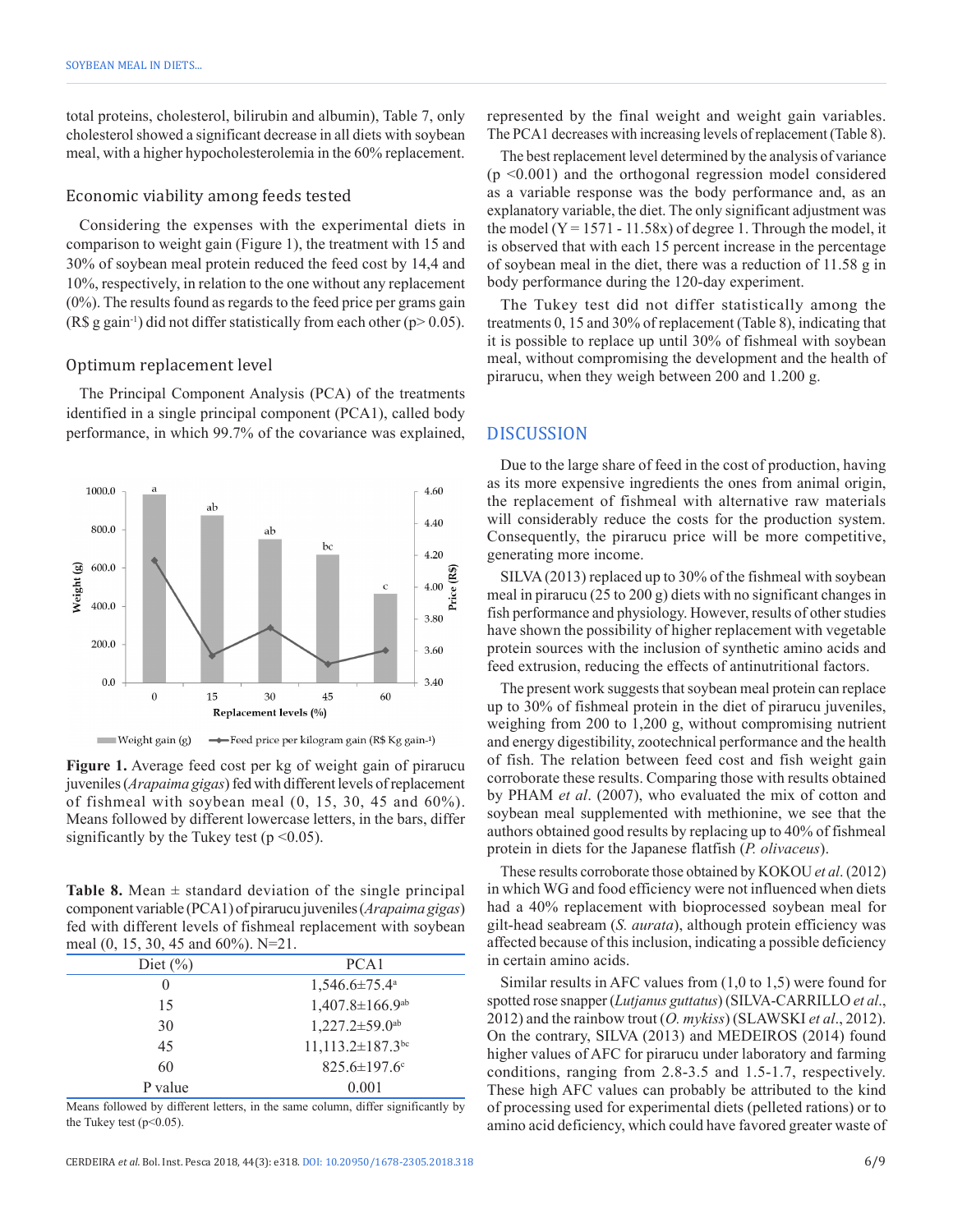nutrients present in foods. During the experiment, it was possible to observe, in some moments, the rejection of feed intake on the part of animals fed with a 60% replacement diet. That may have influenced the lower MDPI and lower WG. Therefore, it is suggested that, in the future, an assessment on the palatability of these diets with soybean meal replacement be made.

Synthetic amino acids are used in the formulation of diets with the aim of improving the qualitative and quantitative profile of amino acids, since those are deficient mainly in plant protein sources. In this sense, it is assumed that the similar nutritional values among diets did not promote changes in HSI and VSFI and that the extrusion process efficiently reduced the antinutritional factors found in soybean meal without causing any damage to the fish organism. ZHOU *et al*. (2011), KADER *et al*. (2012) and SILVA (2013) also did not observe changes for black snapper (*A. schlegelii*), red snapper (*P. major*) and pirarucu (*A. gigas*), respectively.

The tools used to evaluate fish stress due to endogenous and exogenous factors are the haematological parameters. The apparent anemia, when there are high levels of soybean in the diet, could characterize a macrocytic and normochromic anemia, as it was demonstrated by the increase in the mean corpuscular volume (MCV) and normal levels in mean corpuscular hemoglobin concentration (MCHC), respectively. Thus, the results suggest that the negative effects of soybean meal can be evidenced in the diet with the highest level of this ingredient, that means 60% replacement, in juveniles of pirarucu, indicating alteration in its homeostasis. That may restrict the ability of blood to transport oxygen to tissues (HEATH, 1995; TAVARES-DIAS *et al*., 2008).

However, hyperglycemia found under stress conditions was not observed in this study, as well as in the one by SILVA-CARRILLO *et al*. (2012), using the same protein sources in spotted rose snapper juveniles (*L. guttatus*) and for the carnivorous species red snapper (*P. major*) fed with dehydrated soybean meal supplemented with squid by-products (KADER *et al*., 2012).

According to the literature, plant proteins are known to affect cholesterol metabolism in fish, reducing plasma concentrations. Also, the hypocholesterolemia observed in all levels of soybean meal in the present study agree with LIM and LEE (2009), LIM *et al*. (2011) and YE *et al*. (2011).

Regarding protein metabolism, such as total proteins, albumin and bilirubin, it can be stated that they did not change among treatments, reflecting the quality of this nutrient in the diet. Therefore, it is suggested that the increasing replacement with soybean meal in the diets did not influence the hepatic activity of the fish, in which the liver maintained its capacity to assimilate and store nutrients (CLARKE and WISEMAN, 1999; CABALLERO *et al*., 1999; KADER *et al*., 2010). Similar results were found for red snapper (*P. major*) (KADER *et al*., 2012), spotted rose snapper (*L. guttatus*) (SILVA-CARRILLO *et al*., 2012) and white sturgeon (*H. huso*) (JAHANBAKHSHI *et al*., 2013).

Regarding the economic feasibility, the price of feeds in the present study, R\$ 3.52 to 4,17, is below those tested for pirarucu, described by MEDEIROS (2014) with a cost of R\$ 5.51 to 7.69, and SILVA (2013) from R\$ 5.66 to 7.37, as well as for the commercial feeds used for carnivorous fish, with 45% CP, purchased in the Manaus market, with an average value of R\$ 108,00 (bag with 25 kg), allowing for the production of experimental feeds on a commercial scale. The price fluctuations of ingredients vary according to availability in the market.

## **CONCLUSION**

The hematological results and the cost of feed compared to the weight gain suggest that there is an influence on fish performance due to different levels of soybean meal and, in association with the results of zootechnical parameters and feed digestibility, the soybean meal protein can replace up to 30% of fishmeal protein in the diet of pirarucu juveniles. In addition, diets with high levels of soybean meal, as observed in 60% replacement, are not recommended for pirarucu farming, causing hemolytic anemia.

# **REFERENCES**

- AOAC Association of Official Agriculture Chemists. 2000 *Official methods of analyses of the Association of Agriculture Chemists*. Washington: AOAC. 937p.
- ARNDT, R.E.; HARDY, R.W.; SUGIURA, S.H.; DONG, F.M. 1999 Effects of heat treatment and substitution level on palatability and nutritional value of soy defatted flour in feeds for Coho salmon, *Oncorhynchus kisutch. Aquaculture*, *180*(1-2): 129-145. **[http://dx.doi.org/10.1016/](https://doi.org/10.1016/S0044-8486(99)00186-6) [S0044-8486\(99\)00186-6](https://doi.org/10.1016/S0044-8486(99)00186-6)**.
- AVMA American Veterinary Medical Associations. 2007 *Guidelines on euthanasia*. Washington: AVMA. 36p.
- AZARM, H.M.; LEE, S. 2014 Effects of partial substitution of dietary fish meal by fermented soybean meal on growth performance, amino acid and biochemical parameters of juvenile black sea bream *Acanthopagrus schlegeli. Aquaculture Research*, *45*(6): 994-1003. **[http://dx.doi.](https://doi.org/10.1111/are.12040) [org/10.1111/are.12040](https://doi.org/10.1111/are.12040)**.
- BARD, J.; IMBIRIBA, E.P. 1986 *Piscicultura de pirarucu, Arapaima gigas*. Belém: EMBRAPA-CPATU. v. 52. 52p.
- BELLAVER, C.; FIALHO, E.T.; PROTAS, J.F.S. 1985 Radícula de malte na alimentação de suínos em crescimento e terminação. *Pesquisa Agropecuária Brasileira*, *20*(8): 969-974.
- CABALLERO, M.J.; LÓPEZ-CALERO, G.; SOCORRO, J.; ROO, F.J.; IZQUIERDO, M.S.; FÉRNANDEZ, A.J. 1999 Combined effect of lipid level and fish meal quality on liver histology of gilthead seabream (*Sparus aurata*). *Aquaculture*, *179*(1-4): 277-290. **[http://](https://doi.org/10.1016/S0044-8486(99)00165-9) [dx.doi.org/10.1016/S0044-8486\(99\)00165-9](https://doi.org/10.1016/S0044-8486(99)00165-9)**.
- CANTELMO, O.A.; PEZZATO, L.E.; BARROS, M.M.; RIBEIRO, M.A.R. 1999 Influência de diferentes aglutinantes na digestibilidade aparente da matéria seca e da proteína, no pacu (*Piaractus mesopotamicus*) arraçoado com rações elaboradas com ou sem vapor arraçoado com rações elaboradas com ou sem vapor. *Acta Scientiarum*, *21*(2): 277-282.
- CHO, C.Y. 1990 Fish nutrition, feeds and feeding: with special emphasis on salmonid aquaculture. *Food Reviews International*, *6*(3): 333-357. **[http://dx.doi.org/10.1080/87559129009540876](https://doi.org/10.1080/87559129009540876)**.
- CLARKE, E.; WISEMAN, J. 1999 Extrusion temperature impairs trypsin inhibitor activity in soybean meal. *Feed Technology*, *3*(8): 29-31.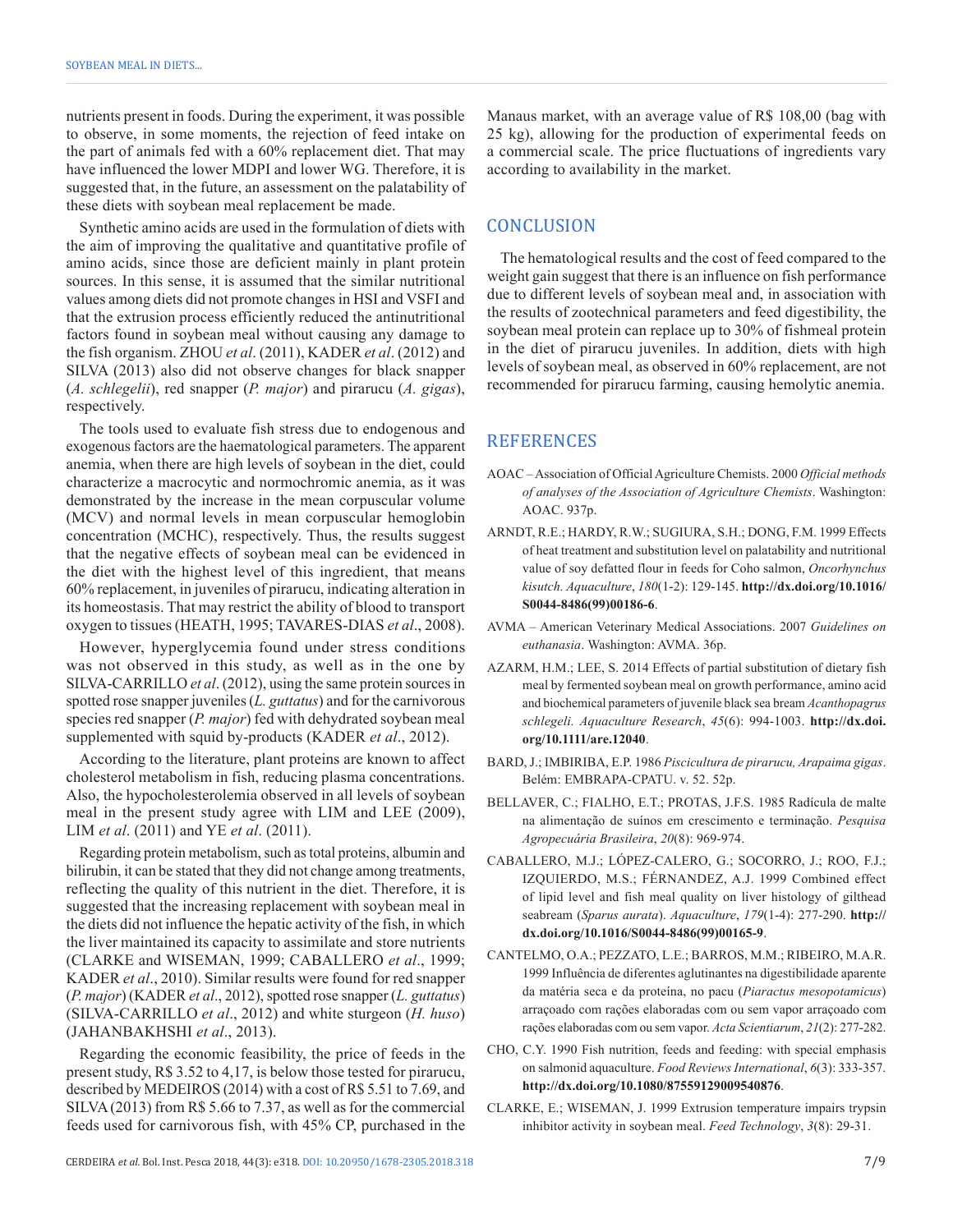- CSÁKY, I.; FEKETE, S. 2004 Soybean: feed quality and safety. Part 2: pathology of soybean feeding in animals: a review. *Acta Veterinaria Hungarica*, *52*(3): 315-326. **[http://dx.doi.org/10.1556/AVet.52.2004.3.7](https://doi.org/10.1556/AVet.52.2004.3.7)**. [PMid:15379446.](https://www.ncbi.nlm.nih.gov/entrez/query.fcgi?cmd=Retrieve&db=PubMed&list_uids=15379446&dopt=Abstract)
- FAO Food and Agriculture Organizations of the United Nations. 2014 *The state of world fisheries and aquaculture*. Rome: FAO. 244p.
- FREITAS, L.E.L.; NUNES, A.J.P.; SÁ, M.V.C. 2011 Growth and feeding responses of the mutton snapper, *Lutjanus analis* (Cuvier, 1828), fed on diets with soy protein concentrate in replacement of Anchovy fish meal. *Aquaculture Research*, *42*(6): 866-877. **[http://dx.doi.](https://doi.org/10.1111/j.1365-2109.2010.02793.x) [org/10.1111/j.1365-2109.2010.02793.x](https://doi.org/10.1111/j.1365-2109.2010.02793.x)**.
- FURUKAWA, A.; TSUKAHARA, H. 1966 On the acid digestion method for the determination of chromic oxide as an index in the study of digestibility of fish feed. *Nippon Suisan Gakkaishi*, *32*(6): 502-506. **[http://dx.doi.org/10.2331/suisan.32.502](https://doi.org/10.2331/suisan.32.502)**.
- GATLIN, D.M.; BARROWS, F.T.; BROWN, P.; DABROWSKI, K.; GAYLORD, T.G.; HARDY, R.W.; HERMAN, E.; HU, G.; KROGDAHL, Å.; NELSON, R.; OVERTURF, K.; RUST, M.; SEALEY, W.; SKONBERG, D.; J SOUZA, E.; STONE, D.; WILSON, R.; WURTELE, E. 2007 Expanding the utilization of sustainable plant products in aquafeeeds: a review. *Aquaculture Research*, *38*(6): 551-579. **[http://dx.doi.](https://doi.org/10.1111/j.1365-2109.2007.01704.x) [org/10.1111/j.1365-2109.2007.01704.x](https://doi.org/10.1111/j.1365-2109.2007.01704.x)**.
- HARDY, R.W. 1999 Aquaculture's rapid growth requeriments for alternate protein sources. *Feed Management*, *50*(1): 25-28.
- HEATH, A.G. 1995 *Water pollution and fish physiology*. 2nd ed. Boca Raton: CRC.
- HOULIHAN, D.; BOUJARD, T.; JOBLING, M. 2001 *Food intake in fish*. Oxford: Blackwell Science. 418p. **[http://dx.doi.org/10.1002/9780470999516](https://doi.org/10.1002/9780470999516)**.
- INOUE, L.A.K.A.; BOIJINK, C.L.; RIBEIRO, P.T.; SILVA, A.M.D.; AFFONSO, E.G. 2011 Avaliação de respostas metabólicas do tambaqui exposto ao eugenol em banhos anestésicos. *Acta Amazonica*, *41*(2): 327-332. **[http://dx.doi.org/10.1590/S0044-59672011000200020](https://doi.org/10.1590/S0044-59672011000200020)**.
- JAHANBAKHSHI, A.; IMANPOOR, M.R.; TAGHIZADEH, V.; SHABANI, A. 2013 Hematological and serum biochemical indices changes induced by replacing fish meal with plant protein (sesame oil cake and corn gluten) in the Great sturgeon (*Huso huso*). *Comparative Clinical Pathology*, *22*(6): 1087-1092. **[http://dx.doi.org/10.1007/](https://doi.org/10.1007/s00580-012-1532-4) [s00580-012-1532-4](https://doi.org/10.1007/s00580-012-1532-4)**.
- KADER, M.A.; BULBUL, M.; KOSHIO, S.; ISHIKAWA, M.; YOKOYAMA, S.; NGUYEN, B.T.; KOMILUS, C.F. 2012 Effect of complete replacement of fishmeal by dehulled soybean meal with crude attractants supplementation in diets for red sea bream, *Pagrus major. Aquaculture*, *350-353*: 109-116. **[http://dx.doi.org/10.1016/j.](https://doi.org/10.1016/j.aquaculture.2012.04.009) [aquaculture.2012.04.009](https://doi.org/10.1016/j.aquaculture.2012.04.009)**.
- KADER, M.A.; KOSHIO, S.; ISHIKAWA, M.; YOKOYAMA, S.; BULBUL, M. 2010 Supplemental effects of some crude ingredients in improving nutritive values of low fishmeal diets for red sea bream, *Pagrus major. Aquaculture*, *308*(3-4): 136-144. **[http://dx.doi.org/10.1016/j.](https://doi.org/10.1016/j.aquaculture.2010.07.037) [aquaculture.2010.07.037](https://doi.org/10.1016/j.aquaculture.2010.07.037)**.
- KOKOU, F.; RIGOS, G.; HENRY, M.; KENTOURI, M.; ALEXIS, M. 2012 Growth performance, feed utilization and non-specific immune response of gilthead sea bream (*Sparus aurata* L.) fed graded levels of a bioprocessed soybean meal. *Aquaculture*, *364-365*: 74-81. **[http://](https://doi.org/10.1016/j.aquaculture.2012.08.009) [dx.doi.org/10.1016/j.aquaculture.2012.08.009](https://doi.org/10.1016/j.aquaculture.2012.08.009)**.
- KUBITZA, F. 2003 *Qualidade de água no cultivo de peixes e camarões*. Jundiaí: Edição do Autor. 229p.
- LIM, S.J.; KIM, S.S.; KO, G.Y.; SONG, J.W.; OH, D.H.; KIM, J.D.; KIM, J.U.; LEE, K.J. 2011 Fish meal replacement by soymeal in diets for *Tiger puffer, Takifugu rubripes. Aquaculture*, *313*(1-4): 165-170. **[http://dx.doi.org/10.1016/j.aquaculture.2011.01.007](https://doi.org/10.1016/j.aquaculture.2011.01.007)**.
- LIM, S.J.; LEE, K.J. 2009 Partial replacement of fish meal by cottonseed meal and soybean meal with iron and phytase supplementation for parrot fish *Oplegnathus fasciatus. Aquaculture*, *290*(3-4): 283-289. **[http://dx.doi.org/10.1016/j.aquaculture.2009.02.018](https://doi.org/10.1016/j.aquaculture.2009.02.018)**.
- LÜLING, K.H. 1964 Zur biologte und ökologte von *Arapaima gigas* (Pisces, Osteoglossidae). *Zoomorphology*, *54*(4): 436-530.
- MEDEIROS, P.A. 2014 *Dietas práticas com diferentes níveis de proteína e energia na alimentação de juvenis de pirarucu Arapaima gigas (Schinz, 1822) durante a engorda em tanque-rede.* Manaus. 61f. (Dissertação de Mestrado. Instituto Nacional de Pesquisas da Amazônia). Available from: <http://bdtd.inpa.gov.br/handle/tede/1518>. Access on: 6 mar. 2015.
- NG, W.K.; WILSON, R.P. 1997 Chromic oxide inclusion in the diet does not affect glucose utilization or chromium retention by channel catfish, *Ictalurus punctatus. The Journal of Nutrition*, *127*(12): 2357-2362. **[http://dx.doi.org/10.1093/jn/127.12.2357](https://doi.org/10.1093/jn/127.12.2357)**. [PMid:9405586.](https://www.ncbi.nlm.nih.gov/entrez/query.fcgi?cmd=Retrieve&db=PubMed&list_uids=9405586&dopt=Abstract)
- NRC National Research Council. 1993 *Nutrient requirements of fish*. Washington: National Academy Press. 114p.
- OLIVEIRA-JUNIOR, A.A.; TAVARES-DIAS, M.; MARCON, J.L. 2009 Biochemical and hematological reference ranges for Amazon freshwater turtle, *Podocnemis expansa* (Reptilia: Pelomedusidae), with morphologic assessment of blood cells. *Research in Veterinary Science*, *86*(1): 146- 151. **[http://dx.doi.org/10.1016/j.rvsc.2008.05.015](https://doi.org/10.1016/j.rvsc.2008.05.015)**. [PMid:18617203.](https://www.ncbi.nlm.nih.gov/entrez/query.fcgi?cmd=Retrieve&db=PubMed&list_uids=18617203&dopt=Abstract)
- ONO, E.A.; NUNES, E.S.S.; CEDANO, J.C.C.; PEREIRA-FILHO, M.; ROUBACH, R. 2008 Digestibilidade aparente de dietas práticas com diferentes relações energia:protéina em juvenis de pirarucu. *Pesquisa Agropecuária Brasileira*, *43*(2): 249-254. **[http://dx.doi.org/10.1590/](https://doi.org/10.1590/S0100-204X2008000200014) [S0100-204X2008000200014](https://doi.org/10.1590/S0100-204X2008000200014)**.
- PEISKER, M. 2001 Amino acids in aquafeeds: a fresh approach to amino acid nutrition. *Aquafeed International*, *4*: 22-26.
- PHAM, M.A.; LEE, K.J.; LIM, S.J.; PARK, K.H. 2007 Evaluation of cottonseed and soybean meal as partial replacement for fishmeal in diets for juvenile Japanese flounder *Paralichthys olivaceus. Fisheries Science*, *73*(4): 760-769. **[http://dx.doi.org/10.1111/j.1444-2906.2007.01394.x](https://doi.org/10.1111/j.1444-2906.2007.01394.x)**.
- REBAZA, M.; REBAZA, C.; DEZA, S. 2010 Densidad de siembra para cultivos de Paiche en jaulas flotantes. *Aquavisión*, 6: 26-27.
- ROSTAGNO, H.S.; ALBINO, L.F.T.; DONZELE, J.L.; GOMES, P.C.; OLIVEIRA, R.F.; LOPES, D.C.; FERREIRA, A.S.; BARRETO, S.L.T.; EUCLIDES, R.F. 2011 *Tabelas brasileiras para aves e suínos: composição de alimentos e exigências nutricionais de aves e suínos*. 3ª ed. Viçosa: Universidade Federal de Viçosa. 252p.
- SILVA, R.M. 2013 *Substituição parcial da farinha de peixe pelo farelo de soja na dieta de juvenis de pirarucu Arapaima gigas (Schinz, 1822)*. Manaus. 47f. (Dissertação de Mestrado. Instituto Nacional de Pesquisas da Amazônia). Available from: <http://pgaquicultura.inpa.gov.br/index. php/2-uncategorised/83-2013>. Access on: 19 dec. 2014.